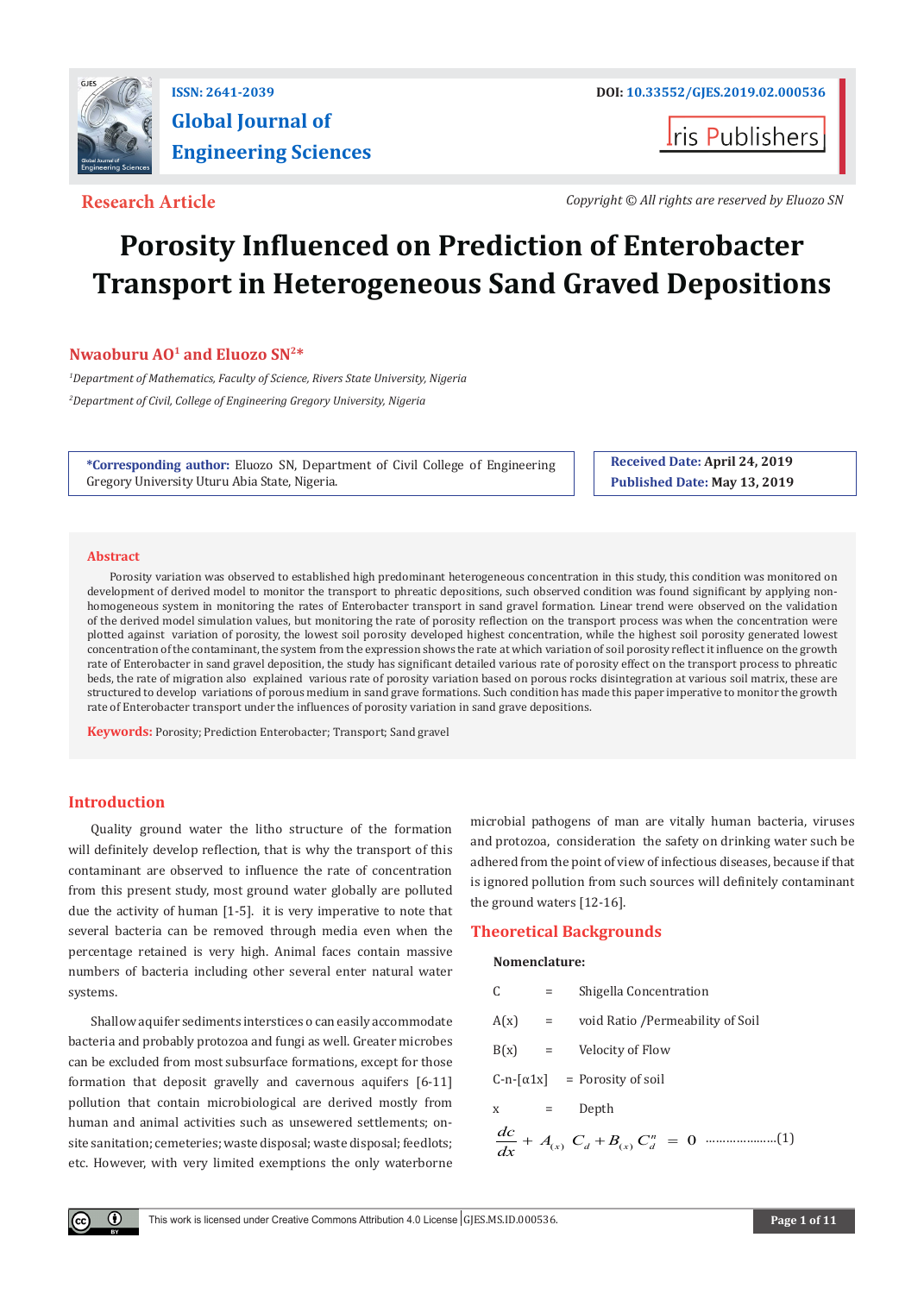Transform the above Bernoulli's Equation to a linear first order DE gives:

$$
\frac{dk}{dx} + (1-n)k = (1-n)B_{(x)}
$$
  
Let I.F =  $\ell^{-\alpha x_1}$  .......

Use I.F to Solve (2) above

Hence, the general Solution becomes:

$$
C_d^{1-n} = -\frac{B}{A} + Ce^{-\alpha_1 x}
$$
 (3)

### **Materials and Method**

Standard laboratory experiment where performed to monitor Enterobacter using the standard method for the experiment at

different formation, the soil deposition of the strata were collected in sequences base on the structural deposition of the lithology at different locations, this samples collected at different location generated variations at different depths producing different Enterobacter concentration through column experiment, from the pressure flow at different strata, the experimental result were compared with the theoretical values for the validation of the model.

#### **Results and Discussion**

Results and discussion are presented in tables including graphical representation for Enterobacter concentration (Tables 1-8).

**Table1:** Predictive and experimental values of Enterobacter concentration at different depth.

| Depth [M]  | <b>Predictive Values [Conc. [Mg/L]</b> | <b>Experimental Values [Conc. Mg/L]</b> |
|------------|----------------------------------------|-----------------------------------------|
| $\sqrt{3}$ | 0.03323439                             | 0.0333                                  |
| 6          | 0.06646878                             | 0.0666                                  |
| 9          | 0.09970317                             | 0.0999                                  |
| 12         | 0.13293756                             | 0.1332                                  |
| 15         | 0.16617195                             | 0.1665                                  |
| 18         | 0.19940634                             | 0.1998                                  |
| 21         | 0.23264073                             | 0.2331                                  |
| 24         | 0.26587512                             | 0.2664                                  |
| 27         | 0.29910951                             | 0.2997                                  |
| 30         | 0.3323439                              | 0.333                                   |
| 33         | 0.36557829                             | 0.3663                                  |
| 36         | 0.39881268                             | 0.3996                                  |
| 39         | 0.43204707                             | 0.4329                                  |
| 42         | 0.46528146                             | 0.4662                                  |
| 45         | 0.49851585                             | 0.4995                                  |
| 48         | 0.53175024                             | 0.5328                                  |
| 51         | 0.56498463                             | 0.5661                                  |
| 54         | 0.59821902                             | 0.5994                                  |
| 57         | 0.63145341                             | 0.6327                                  |
| 60         | 0.6646878                              | 0.666                                   |
| 63         | 0.69792219                             | 0.6993                                  |
| 66         | 0.73115658                             | 0.7326                                  |
| 69         | 0.76439097                             | 0.7659                                  |
| 72         | 0.79762536                             | 0.7992                                  |
| 75         | 0.83085975                             | 0.8325                                  |
| 78         | 0.86409414                             | 0.8658                                  |
| 81         | 0.89732853                             | 0.8991                                  |
| 84         | 0.93056292                             | 0.9324                                  |
| 87         | 0.96379731                             | 0.9657                                  |
| 90         | 0.9970317                              | 0.999                                   |
| 93         | 1.03026609                             | 1.0323                                  |
| 96         | 1.06350048                             | 1.0656                                  |
| 100        | 1.107813                               | 1.11                                    |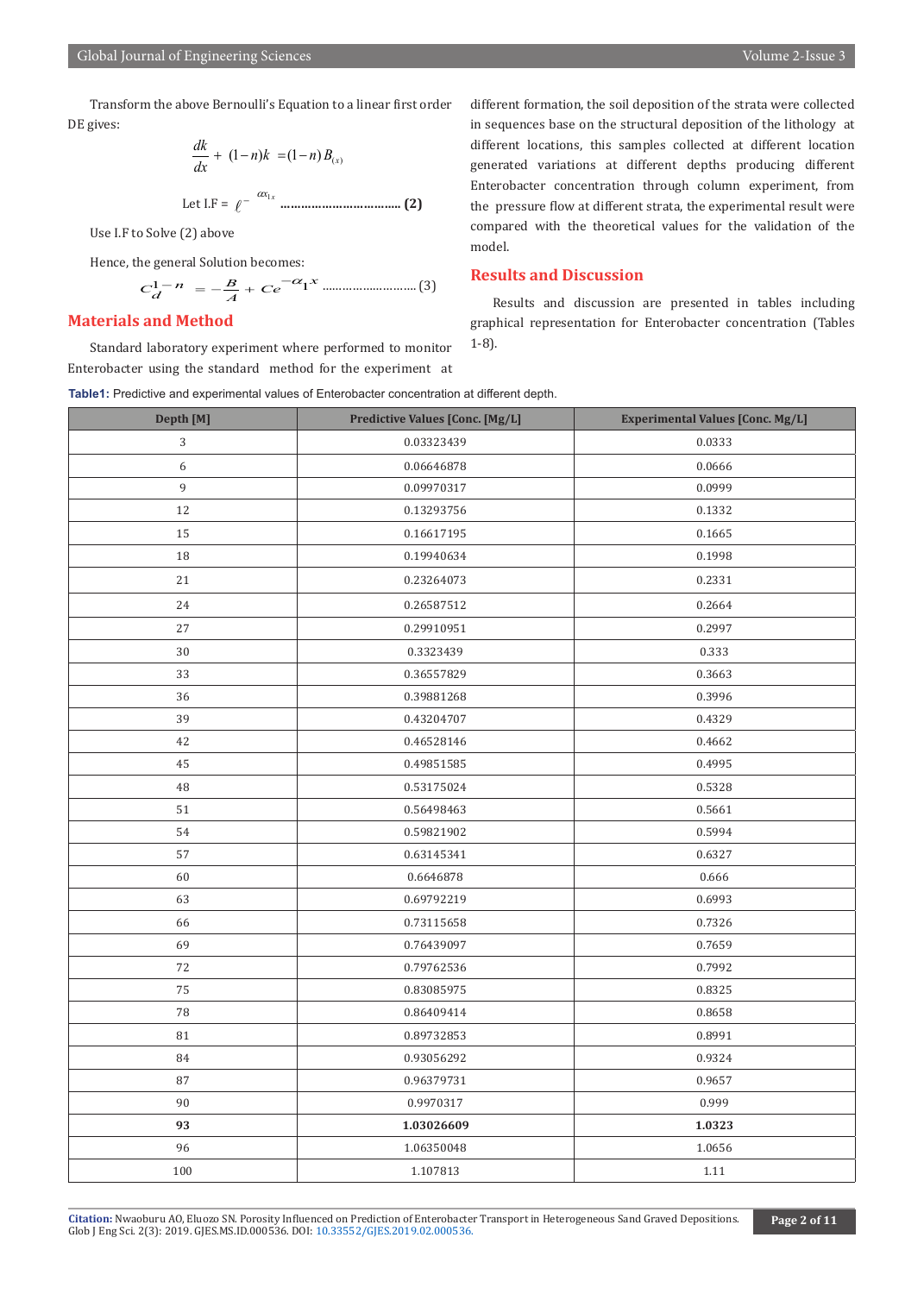**Table 2:** Predictive and experimental values of Enterobacter concentration at different depth.

| Depth [M] | <b>Predictive Values [Conc. [Mg/L]</b> | <b>Experimental Values [Conc. Mg/L]</b> |
|-----------|----------------------------------------|-----------------------------------------|
| 3         | 0.03073302                             | 0.0306                                  |
| 6         | 0.06146604                             | 0.0612                                  |
| 9         | 0.09219906                             | 0.0918                                  |
| 12        | 0.12293208                             | 0.1224                                  |
| 15        | 0.1536651                              | 0.153                                   |
| 18        | 0.18439812                             | 0.1836                                  |
| 21        | 0.21513114                             | 0.2142                                  |
| 24        | 0.24586416                             | 0.2448                                  |
| 27        | 0.27659718                             | 0.2754                                  |
| $30\,$    | 0.3073302                              | 0.306                                   |
| 33        | 0.33806322                             | 0.3366                                  |
| 36        | 0.36879624                             | 0.3672                                  |
| 39        | 0.39952926                             | 0.3978                                  |
| 42        | 0.43026228                             | 0.4284                                  |
| 45        | 0.4609953                              | 0.459                                   |
| 48        | 0.49172832                             | 0.4896                                  |
| 51        | 0.52246134                             | 0.5202                                  |
| 54        | 0.55319436                             | 0.5508                                  |
| 57        | 0.58392738                             | 0.5814                                  |
| 60        | 0.6146604                              | 0.612                                   |
| 63        | 0.64539342                             | 0.6426                                  |
| 66        | 0.67612644                             | 0.6732                                  |
| 69        | 0.70685946                             | 0.7038                                  |
| 72        | 0.73759248                             | 0.7344                                  |
| 75        | 0.7683255                              | 0.765                                   |
| 78        | 0.79905852                             | 0.7956                                  |
| 81        | 0.82979154                             | 0.8262                                  |
| 84        | 0.86052456                             | 0.8568                                  |
| 87        | 0.89125758                             | 0.8874                                  |
| 90        | 0.9219906                              | 0.918                                   |
| 93        | 0.95272362                             | 0.9486                                  |
| 96        | 0.98345664                             | 0.9792                                  |
| 100       | 1.024434                               | $1.02\,$                                |

**Table 3:** Predictive and experimental values of Enterobacter concentration at different depth.

| Depth [M] | <b>Predictive Values [Conc. [Mg/L]</b> | <b>Experimental Values [Conc. Mg/L]</b> |
|-----------|----------------------------------------|-----------------------------------------|
| 3         | 0.024621938                            | 0.0246                                  |
| 6         | 0.049243876                            | 0.0492                                  |
| 9         | 0.073865814                            | 0.0738                                  |
| 12        | 0.098487752                            | 0.0984                                  |
| 15        | 0.12310969                             | 0.123                                   |
| 18        | 0.147731628                            | 0.1476                                  |
| 21        | 0.172353566                            | 0.1722                                  |
| 24        | 0.196975504                            | 0.1968                                  |
| 27        | 0.221597442                            | 0.2214                                  |
| 30        | 0.24621938                             | 0.246                                   |
| 33        | 0.270841318                            | 0.2706                                  |
| 36        | 0.295463256                            | 0.2952                                  |
| 39        | 0.320085195                            | 0.3198                                  |
| 42        | 0.344707133                            | 0.3444                                  |

**Citation:** Nwaoburu AO, Eluozo SN. Porosity Influe[nced on Prediction of Enterobacte](http://dx.doi.org/10.33552/GJES.2019.02.000536)r Transport in Heterogeneous Sand Graved Depositions. Glob J Eng Sci. 2(3): 2019. GJES.MS.ID.000536. DOI: 10.33552/GJES.2019.02.000536.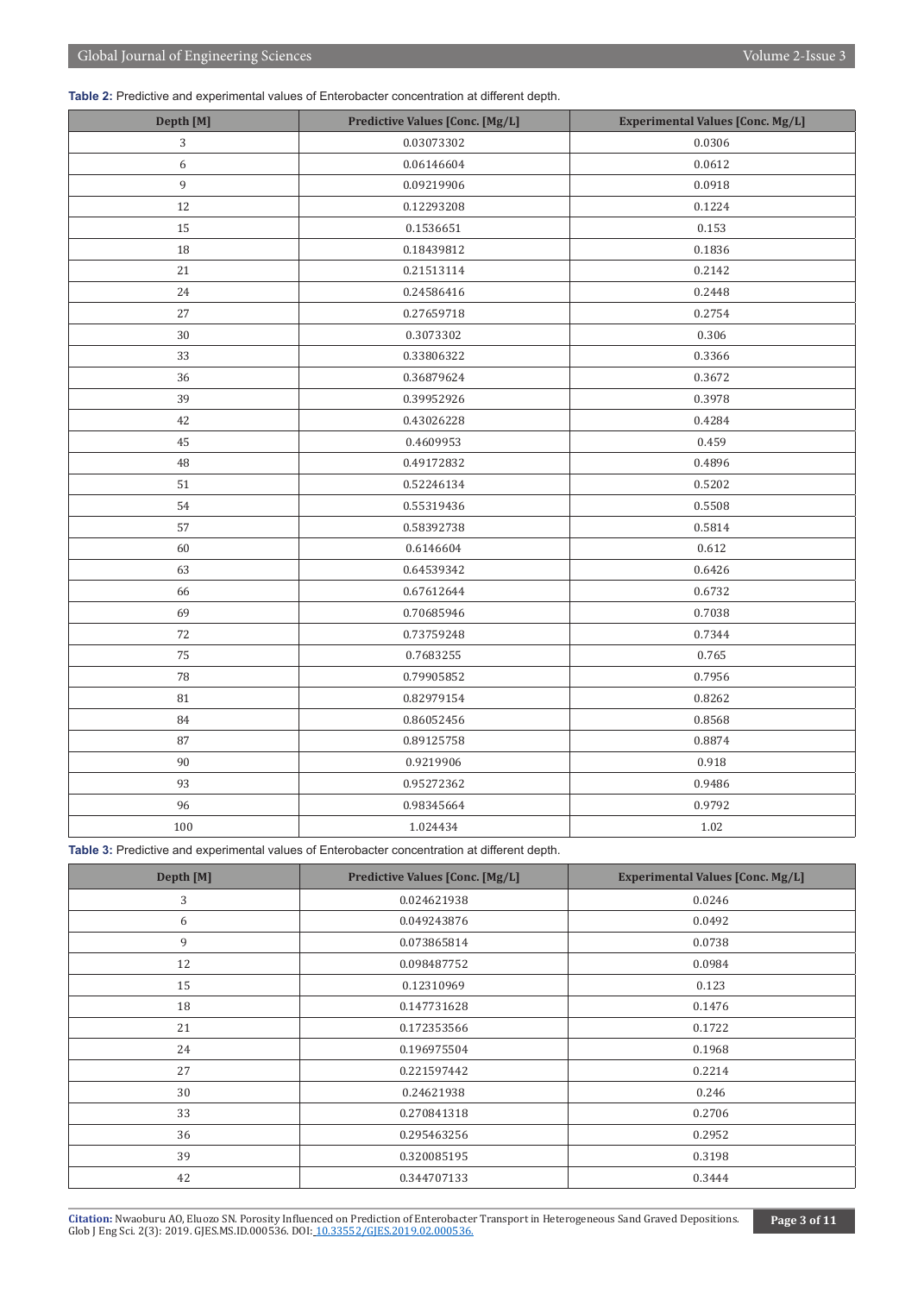| 45  | 0.369329071 | 0.369  |
|-----|-------------|--------|
| 48  | 0.393951009 | 0.3936 |
| 51  | 0.418572947 | 0.4182 |
| 54  | 0.443194885 | 0.4428 |
| 57  | 0.467816823 | 0.4674 |
| 60  | 0.492438761 | 0.492  |
| 63  | 0.517060699 | 0.5166 |
| 66  | 0.541682637 | 0.5412 |
| 69  | 0.566304575 | 0.5658 |
| 72  | 0.590926513 | 0.5904 |
| 75  | 0.615548451 | 0.615  |
| 78  | 0.640170389 | 0.6396 |
| 81  | 0.664792327 | 0.6642 |
| 84  | 0.689414265 | 0.6888 |
| 87  | 0.714036203 | 0.7134 |
| 90  | 0.738658141 | 0.738  |
| 93  | 0.763280079 | 0.7626 |
| 96  | 0.787902017 | 0.7872 |
| 100 | 0.820731268 | 0.82   |

**Table 4:** Predictive and experimental values of Enterobacter concentration at different depth.

| Depth [M]   | <b>Predictive Values [Conc. [Mg/L]</b> | <b>Experimental Values [Conc. Mg/L]</b> |
|-------------|----------------------------------------|-----------------------------------------|
| 3           | 0.01493396                             | 0.015                                   |
| 6           | 0.029867921                            | 0.03                                    |
| $\mathbf 9$ | 0.044801881                            | 0.045                                   |
| 12          | 0.059735841                            | $0.06\,$                                |
| 15          | 0.074669802                            | 0.075                                   |
| 18          | 0.089603762                            | 0.09                                    |
| 21          | 0.104537722                            | 0.105                                   |
| 24          | 0.119471683                            | 0.12                                    |
| 27          | 0.134405643                            | 0.135                                   |
| $30\,$      | 0.149339603                            | 0.15                                    |
| 33          | 0.164273564                            | 0.165                                   |
| 36          | 0.179207524                            | 0.18                                    |
| 39          | 0.194141484                            | 0.195                                   |
| 42          | 0.209075445                            | 0.21                                    |
| 45          | 0.224009405                            | 0.225                                   |
| 48          | 0.238943365                            | 0.24                                    |
| 51          | 0.253877326                            | 0.255                                   |
| 54          | 0.268811286                            | 0.27                                    |
| 57          | 0.283745246                            | 0.285                                   |
| 60          | 0.298679207                            | $0.3\,$                                 |
| 63          | 0.313613167                            | 0.315                                   |
| 66          | 0.328547127                            | 0.33                                    |
| 69          | 0.343481088                            | 0.345                                   |
| 72          | 0.358415048                            | 0.36                                    |
| 75          | 0.373349008                            | 0.375                                   |
| 78          | 0.388282969                            | 0.39                                    |
| 81          | 0.403216929                            | 0.405                                   |
| 84          | 0.418150889                            | 0.42                                    |

Citation: Nwaoburu AO, Eluozo SN. Porosity Influe[nced on Prediction of Enterobacte](http://dx.doi.org/10.33552/GJES.2019.02.000536)r Transport in Heterogeneous Sand Graved Depositions. Page 4 of 11 Club J Eng Sci. 2(3): 2019. GJES.MS.ID.000536. DOI: 10.33552/GJES.2019.02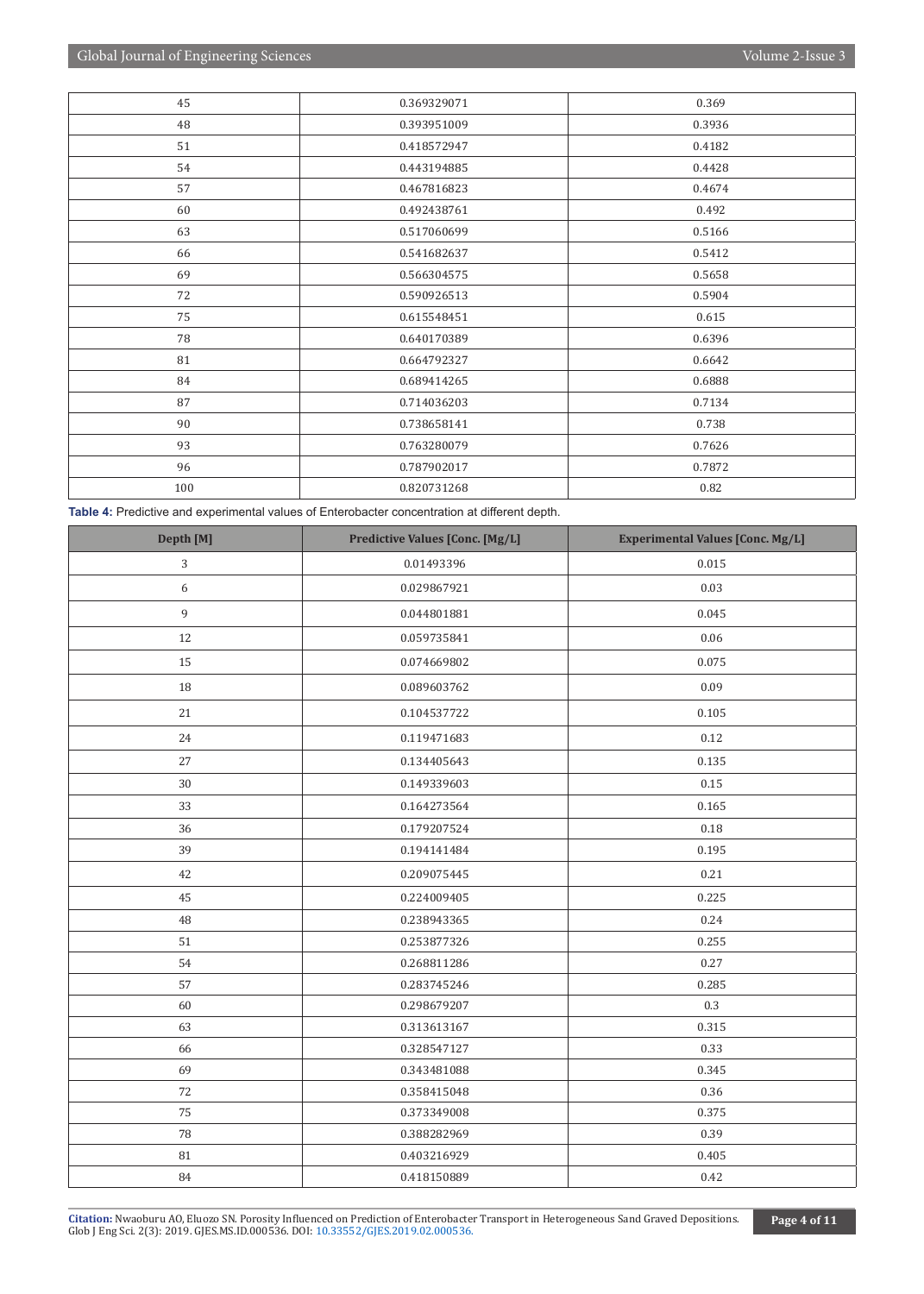| 87  | 0.43308485  | 0.435 |
|-----|-------------|-------|
| 90  | 0.44801881  | 0.45  |
| 93  | 0.46295277  | 0.465 |
| 96  | 0.47788673  | 0.48  |
| 100 | 0.497798678 | 0.5   |

**Table 5:** Predictive and experimental values of Enterobacter concentration at different depth.

| Depth [M] | <b>Predictive Values [Conc. [Mg/L]</b> | <b>Experimental Values [Conc. Mg/L]</b> |
|-----------|----------------------------------------|-----------------------------------------|
| 3         | 0.009057905                            | 0.009                                   |
| 6         | 0.01811581                             | 0.018                                   |
| 9         | 0.027173714                            | 0.027                                   |
| 12        | 0.036231619                            | 0.036                                   |
| 15        | 0.045289524                            | 0.045                                   |
| 18        | 0.054347429                            | 0.054                                   |
| 21        | 0.063405334                            | 0.063                                   |
| 24        | 0.072463238                            | 0.072                                   |
| $27\,$    | 0.081521143                            | 0.081                                   |
| 30        | 0.090579048                            | 0.09                                    |
| 33        | 0.099636953                            | 0.099                                   |
| 36        | 0.108694858                            | 0.108                                   |
| 39        | 0.117752763                            | 0.117                                   |
| 42        | 0.126810667                            | 0.126                                   |
| 45        | 0.135868572                            | 0.135                                   |
| 48        | 0.144926477                            | 0.144                                   |
| 51        | 0.153984382                            | 0.153                                   |
| 54        | 0.163042287                            | 0.162                                   |
| 57        | 0.172100191                            | 0.171                                   |
| 60        | 0.181158096                            | 0.18                                    |
| 63        | 0.190216001                            | 0.189                                   |
| 66        | 0.199273906                            | 0.198                                   |
| 69        | 0.208331811                            | 0.207                                   |
| 72        | 0.217389715                            | 0.216                                   |
| 75        | 0.22644762                             | 0.225                                   |
| 78        | 0.235505525                            | 0.234                                   |
| 81        | 0.24456343                             | 0.243                                   |
| 84        | 0.253621335                            | 0.252                                   |
| 87        | 0.262679239                            | 0.261                                   |
| $90\,$    | 0.271737144                            | 0.27                                    |
| 93        | 0.280795049                            | 0.279                                   |
| 96        | 0.289852954                            | 0.288                                   |
| 100       | 0.30193016                             | 0.3                                     |

**Table 6:** Predictive and experimental values of Enterobacter concentration at different depth.

| Depth [M] | <b>Predictive Values [Conc. [Mg/L]</b> | <b>Experimental Values [Conc. Mg/L]</b> |
|-----------|----------------------------------------|-----------------------------------------|
| 3         | 0.003332217                            | 0.0033                                  |
| 6         | 0.006664434                            | 0.0066                                  |
| 9         | 0.009996651                            | 0.0099                                  |
| 12        | 0.013328868                            | 0.0132                                  |
| 15        | 0.016661085                            | 0.0165                                  |
| 18        | 0.019993302                            | 0.0198                                  |
| 21        | 0.023325519                            | 0.0231                                  |
| 24        | 0.026657736                            | 0.0264                                  |

**Citation:** Nwaoburu AO, Eluozo SN. Porosity Influe[nced on Prediction of Enterobacte](http://dx.doi.org/10.33552/GJES.2019.02.000536)r Transport in Heterogeneous Sand Graved Depositions. Glob J Eng Sci. 2(3): 2019. GJES.MS.ID.000536. DOI: 10.33552/GJES.2019.02.000536.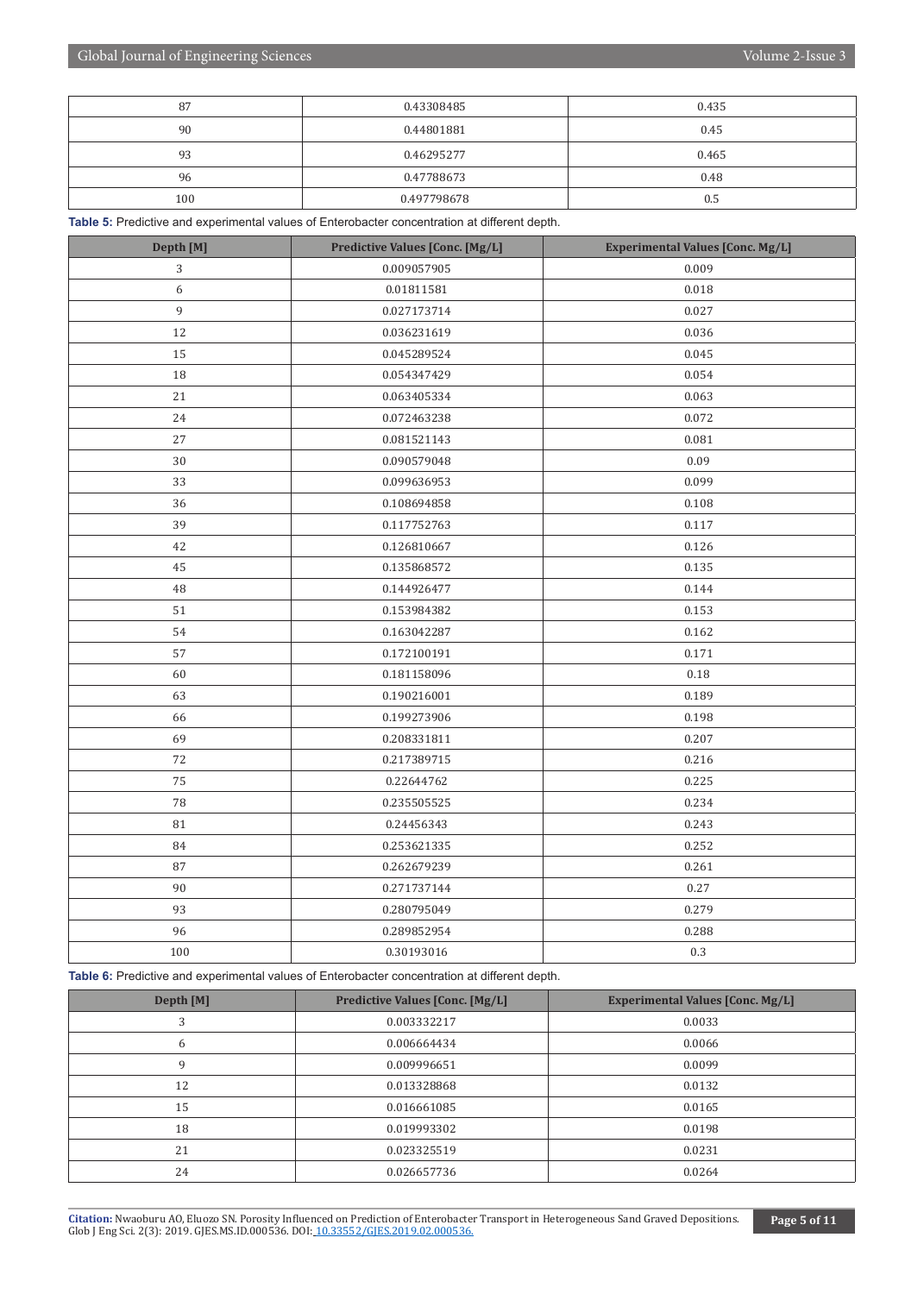| 27  | 0.029989953 | 0.0297 |
|-----|-------------|--------|
| 30  | 0.03332217  | 0.033  |
| 33  | 0.036654387 | 0.0363 |
| 36  | 0.039986604 | 0.0396 |
| 39  | 0.04331882  | 0.0429 |
| 42  | 0.046651037 | 0.0462 |
| 45  | 0.049983254 | 0.0495 |
| 48  | 0.053315471 | 0.0528 |
| 51  | 0.056647688 | 0.0561 |
| 54  | 0.059979905 | 0.0594 |
| 57  | 0.063312122 | 0.0627 |
| 60  | 0.066644339 | 0.066  |
| 63  | 0.069976556 | 0.0693 |
| 66  | 0.073308773 | 0.0726 |
| 69  | 0.07664099  | 0.0759 |
| 72  | 0.079973207 | 0.0792 |
| 75  | 0.083305424 | 0.0825 |
| 78  | 0.086637641 | 0.0858 |
| 81  | 0.089969858 | 0.0891 |
| 84  | 0.093302075 | 0.0924 |
| 87  | 0.096634292 | 0.0957 |
| 90  | 0.099966509 | 0.099  |
| 93  | 0.103298726 | 0.1023 |
| 96  | 0.106630943 | 0.1056 |
| 100 | 0.111073899 | 0.11   |

**Table 7:** Predictive and experimental values of Enterobacter concentration at different depth.

| Depth [M] | <b>Predictive Values [Conc. [Mg/L]</b> | <b>Experimental Values [Conc. Mg/L]</b> |
|-----------|----------------------------------------|-----------------------------------------|
| 3         | 0.009996509                            | 0.0099                                  |
| 6         | 0.019993018                            | 0.0198                                  |
| 9         | 0.029989526                            | 0.0297                                  |
| 12        | 0.039986035                            | 0.0396                                  |
| 15        | 0.049982544                            | 0.0495                                  |
| 18        | 0.059979053                            | 0.0594                                  |
| 21        | 0.069975562                            | 0.0693                                  |
| 24        | 0.07997207                             | 0.0792                                  |
| 27        | 0.089968579                            | 0.0891                                  |
| $30\,$    | 0.099965088                            | 0.099                                   |
| 33        | 0.109961597                            | 0.1089                                  |
| 36        | 0.119958106                            | 0.1188                                  |
| 39        | 0.129954614                            | 0.1287                                  |
| 42        | 0.139951123                            | 0.1386                                  |
| 45        | 0.149947632                            | 0.1485                                  |
| 48        | 0.159944141                            | 0.1584                                  |
| 51        | 0.16994065                             | 0.1683                                  |
| 54        | 0.179937158                            | 0.1782                                  |
| 57        | 0.189933667                            | 0.1881                                  |
| 60        | 0.199930176                            | 0.198                                   |
| 63        | 0.209926685                            | 0.2079                                  |
| 66        | 0.219923194                            | 0.2178                                  |
| 69        | 0.229919702                            | 0.2277                                  |

Citation: Nwaoburu AO, Eluozo SN. Porosity Influe[nced on Prediction of Enterobacte](http://dx.doi.org/10.33552/GJES.2019.02.000536)r Transport in Heterogeneous Sand Graved Depositions. Page 6 of 11 Club J Eng Sci. 2(3): 2019. GJES.MS.ID.000536. DOI: 10.33552/GJES.2019.02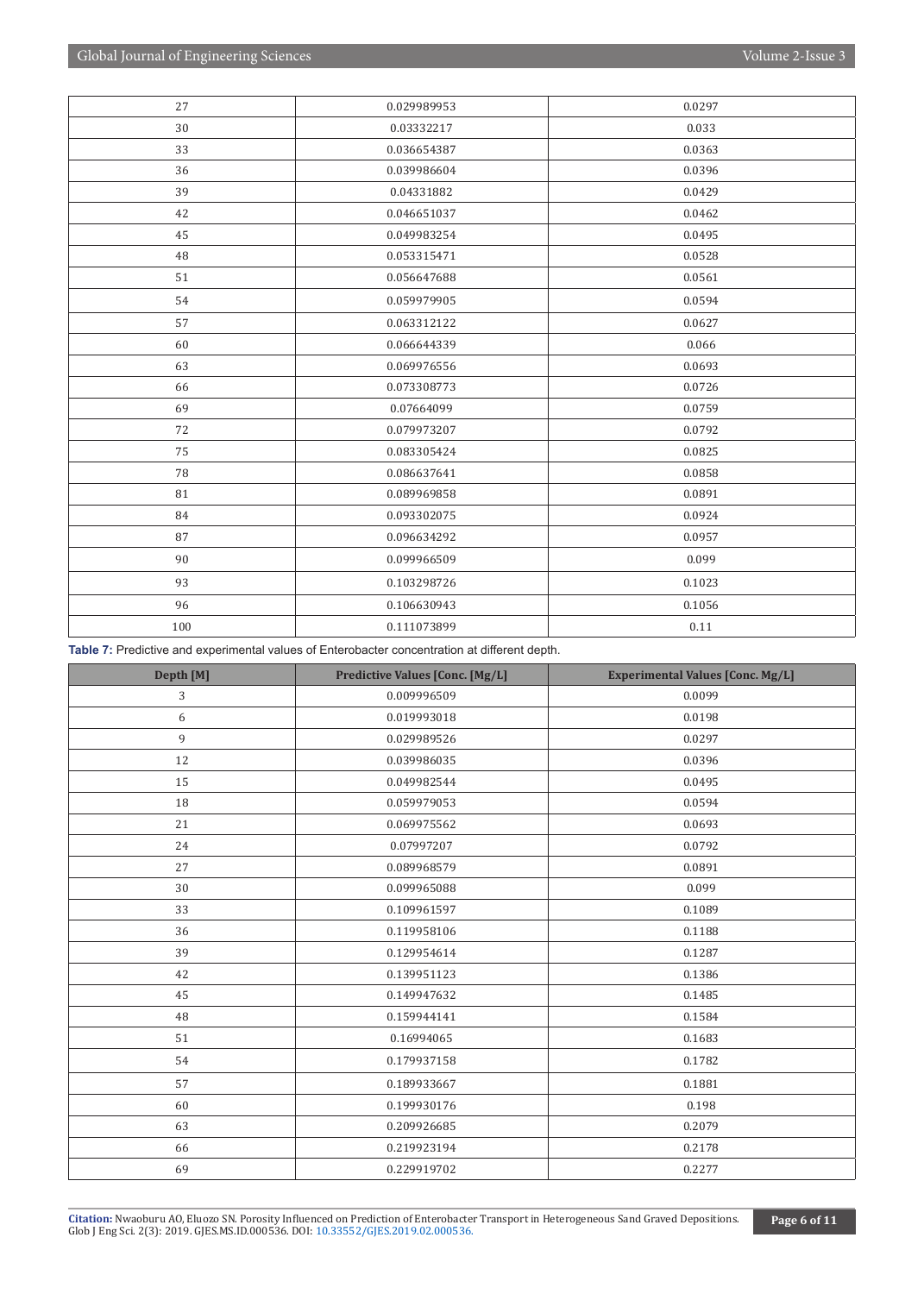| 72  | 0.239916211 | 0.2376 |
|-----|-------------|--------|
| 75  | 0.24991272  | 0.2475 |
| 78  | 0.259909229 | 0.2574 |
| 81  | 0.269905738 | 0.2673 |
| 84  | 0.279902246 | 0.2772 |
| 87  | 0.289898755 | 0.2871 |
| 90  | 0.299895264 | 0.297  |
| 93  | 0.309891773 | 0.3069 |
| 96  | 0.319888282 | 0.3168 |
| 100 | 0.33321696  | 0.33   |

**Table 8:** Variation predictive values of Enterobacter concentration at different depth.

| <b>Porosity of Soil</b> | 0.22       | 0.23       | 0.25        | 0.3         | 0.35        | 0.4         | 0.45        |
|-------------------------|------------|------------|-------------|-------------|-------------|-------------|-------------|
| 3m                      | 0.03323439 | 0.03073302 | 0.024621938 | 0.01493396  | 0.009057905 | 0.003332217 | 0.009996509 |
| 6m                      | 0.06646878 | 0.06146604 | 0.049243876 | 0.029867921 | 0.01811581  | 0.006664434 | 0.019993018 |
| 9m                      | 0.09970317 | 0.09219906 | 0.073865814 | 0.044801881 | 0.027173714 | 0.009996651 | 0.029989526 |
| 12m                     | 0.13293756 | 0.12293208 | 0.098487752 | 0.059735841 | 0.036231619 | 0.013328868 | 0.039986035 |
| 15m                     | 0.16617195 | 0.1536651  | 0.12310969  | 0.074669802 | 0.045289524 | 0.016661085 | 0.049982544 |
| 18 <sub>m</sub>         | 0.19940634 | 0.18439812 | 0.147731628 | 0.089603762 | 0.054347429 | 0.019993302 | 0.059979053 |
| 21m                     | 0.23264073 | 0.21513114 | 0.172353566 | 0.104537722 | 0.063405334 | 0.023325519 | 0.069975562 |
| 24m                     | 0.26587512 | 0.24586416 | 0.196975504 | 0.119471683 | 0.072463238 | 0.026657736 | 0.07997207  |
| 27m                     | 0.29910951 | 0.27659718 | 0.221597442 | 0.134405643 | 0.081521143 | 0.029989953 | 0.089968579 |
| 30 <sub>m</sub>         | 0.3323439  | 0.3073302  | 0.24621938  | 0.149339603 | 0.090579048 | 0.03332217  | 0.099965088 |
| 33m                     | 0.36557829 | 0.33806322 | 0.270841318 | 0.164273564 | 0.099636953 | 0.036654387 | 0.109961597 |
| 36m                     | 0.39881268 | 0.36879624 | 0.295463256 | 0.179207524 | 0.108694858 | 0.039986604 | 0.119958106 |
| 39m                     | 0.43204707 | 0.39952926 | 0.320085195 | 0.194141484 | 0.117752763 | 0.04331882  | 0.129954614 |
| 42m                     | 0.46528146 | 0.43026228 | 0.344707133 | 0.209075445 | 0.126810667 | 0.046651037 | 0.139951123 |
| 45m                     | 0.49851585 | 0.4609953  | 0.369329071 | 0.224009405 | 0.135868572 | 0.049983254 | 0.149947632 |
| 48m                     | 0.53175024 | 0.49172832 | 0.393951009 | 0.238943365 | 0.144926477 | 0.053315471 | 0.159944141 |
| 51 <sub>m</sub>         | 0.56498463 | 0.52246134 | 0.418572947 | 0.253877326 | 0.153984382 | 0.056647688 | 0.16994065  |
| 54m                     | 0.59821902 | 0.55319436 | 0.443194885 | 0.268811286 | 0.163042287 | 0.059979905 | 0.179937158 |
| 57m                     | 0.63145341 | 0.58392738 | 0.467816823 | 0.283745246 | 0.172100191 | 0.063312122 | 0.189933667 |
| 60m                     | 0.6646878  | 0.6146604  | 0.492438761 | 0.298679207 | 0.181158096 | 0.066644339 | 0.199930176 |
| 63m                     | 0.69792219 | 0.64539342 | 0.517060699 | 0.313613167 | 0.190216001 | 0.069976556 | 0.209926685 |
| 66m                     | 0.73115658 | 0.67612644 | 0.541682637 | 0.328547127 | 0.199273906 | 0.073308773 | 0.219923194 |
| 69m                     | 0.76439097 | 0.70685946 | 0.566304575 | 0.343481088 | 0.208331811 | 0.07664099  | 0.229919702 |
| 72m                     | 0.79762536 | 0.73759248 | 0.590926513 | 0.358415048 | 0.217389715 | 0.079973207 | 0.239916211 |
| 75m                     | 0.83085975 | 0.7683255  | 0.615548451 | 0.373349008 | 0.22644762  | 0.083305424 | 0.24991272  |
| 78m                     | 0.86409414 | 0.79905852 | 0.640170389 | 0.388282969 | 0.235505525 | 0.086637641 | 0.259909229 |
| 81m                     | 0.89732853 | 0.82979154 | 0.664792327 | 0.403216929 | 0.24456343  | 0.089969858 | 0.269905738 |
| 84m                     | 0.93056292 | 0.86052456 | 0.689414265 | 0.418150889 | 0.253621335 | 0.093302075 | 0.279902246 |
| 87m                     | 0.96379731 | 0.89125758 | 0.714036203 | 0.43308485  | 0.262679239 | 0.096634292 | 0.289898755 |
| 90m                     | 0.9970317  | 0.9219906  | 0.738658141 | 0.44801881  | 0.271737144 | 0.099966509 | 0.299895264 |
| 93m                     | 1.03026609 | 0.95272362 | 0.763280079 | 0.46295277  | 0.280795049 | 0.103298726 | 0.309891773 |
| 96m                     | 1.06350048 | 0.98345664 | 0.787902017 | 0.47788673  | 0.289852954 | 0.106630943 | 0.319888282 |
| 100m                    | 1.107813   | 1.024434   | 0.820731268 | 0.497798678 | 0.30193016  | 0.111073899 | 0.33321696  |

The Figure from 1-7 express linear trend of the Enterobacter migration in sand grave formation, the graphical representation express linear trend under exponential condition, this shows that the contaminant are under increase to the optimum depth recorded at 100m, such condition were observed in all the figures, validation were carried where all the predictive valued were compared with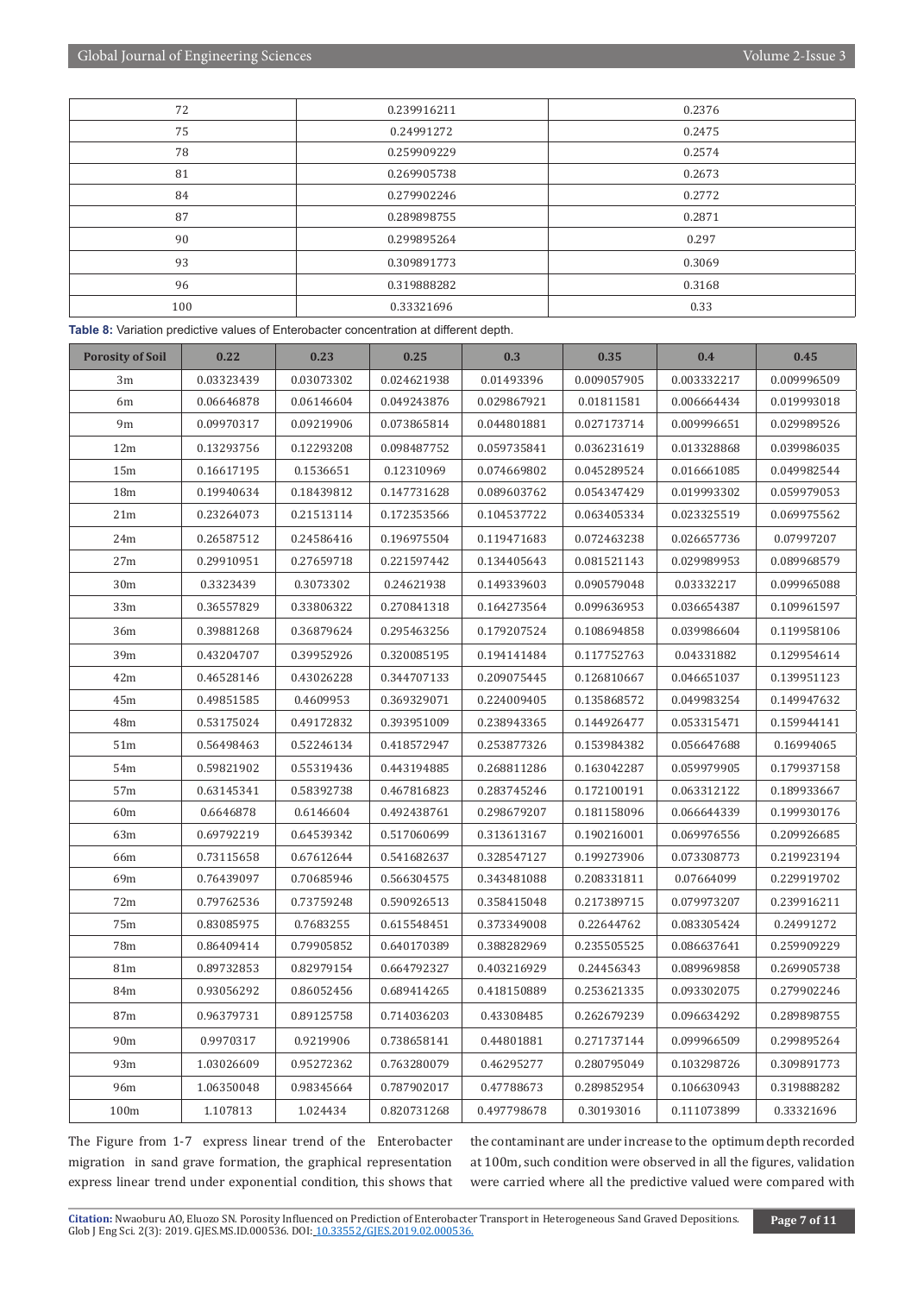experiment data, and both parameters developed favorable fits, the study shows linear trend but the concentration deposition at different figure are not on linear condition, this experienced are observed in figure [8] where the variations of porosity were monitored at different depth, the deposited of porosity were plotted against concentration at different depth, the figure shows how porosity influence are reelected on the concentration applying nonhomogeneous system, the figure express the rate of concentration from [3-100m] of the formation, this condition explained the litho structure of the deposition in heterogeneous setting, these factors

were monitored through the predominant formation characteristics monitored to influence the system in heterogeneous sand grave depositions, the concentration of the contaminant in sand gravel express several litho structure in study environment, it has display its rate of depositional variations of porosity in different depth, high to low concentration from the last figure explained extensively the detailed transport influence of the contaminant, the derived simulation values were compared with experimental values and both parameters express best fit correlation.



**Figure 1:** Predictive and experimental values of Enterobacter concentration at different depth.

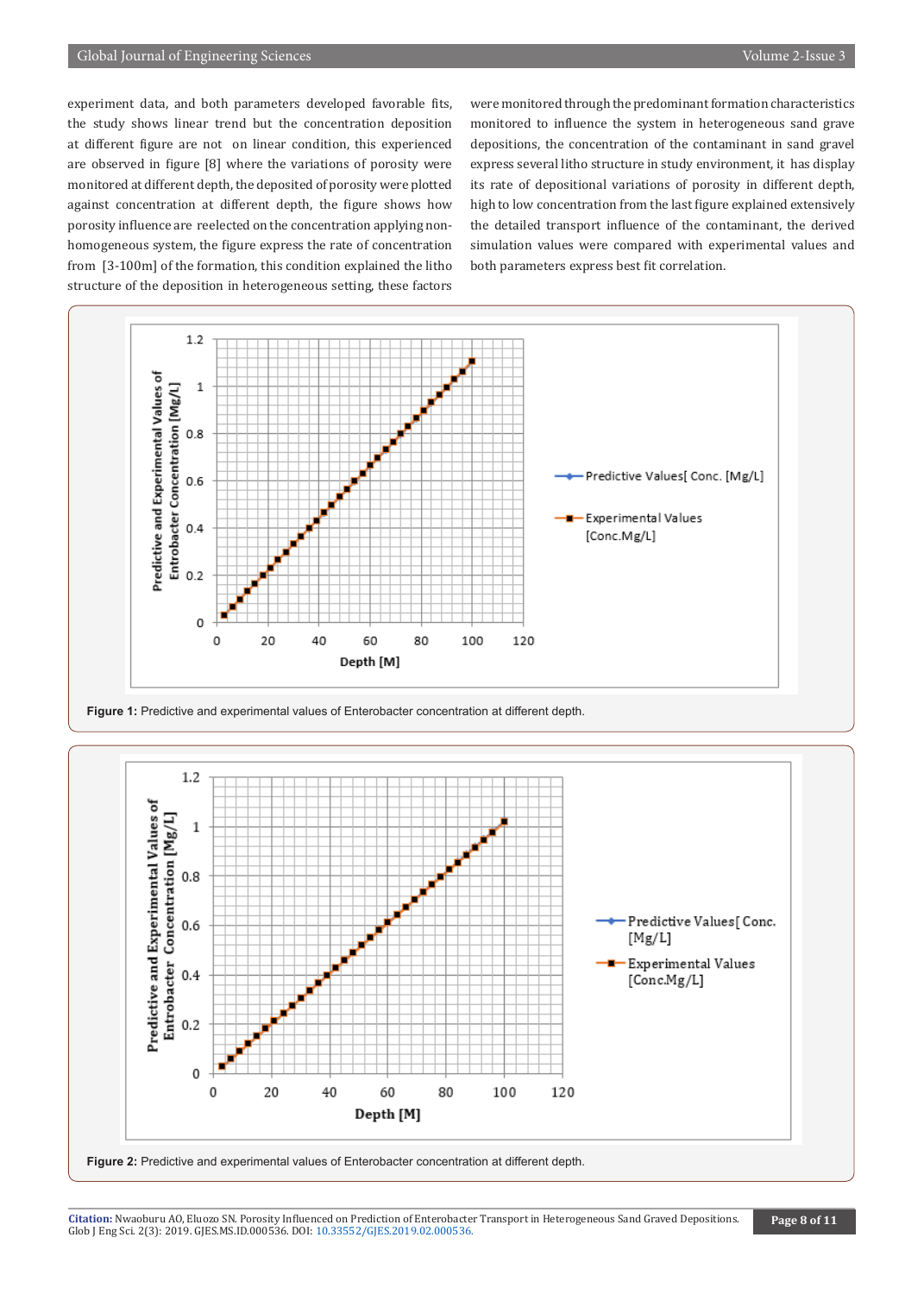







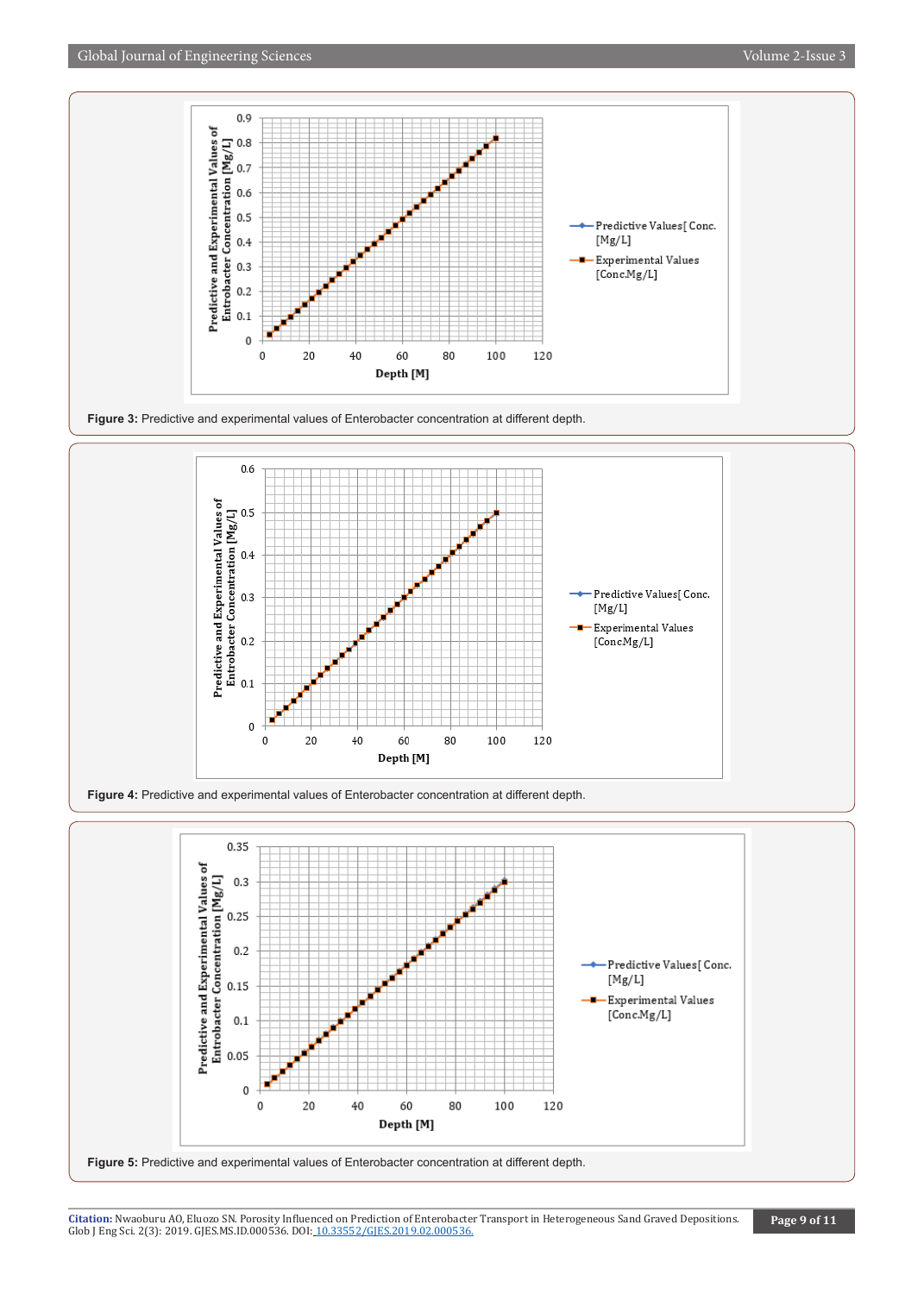

Figure 6: Predictive and experimental values of Enterobacter concentration at different depth.



#### **Conclusion**

The study monitoring the reflection influence from porosity depositions in sand grave formation, the study observed linear trend in the figure compared with experimental values, these parameter developed best fits correlation, but the reflection of porosity on Enterobacter migration to phreatic deposition were observed through comparison between concentration at different depth and variation of soil porosity. The study experienced high to low concentration; different from exponential rate in other

figures, this expression examined the rate of influence from soil porosity on Enterobacter transport in deltaic depositions, the rate of concentration has applied porosity depositions at different locations as a determine factor on migration rate of the contaminant. The derived solution generated this non-homogeneous system to monitor the concentration under such predominant reflection in the study area. The study has detailed the behavior of porosity heterogeneity in the transport system of Enterobacter in sand gravel depositions (Figure 8).